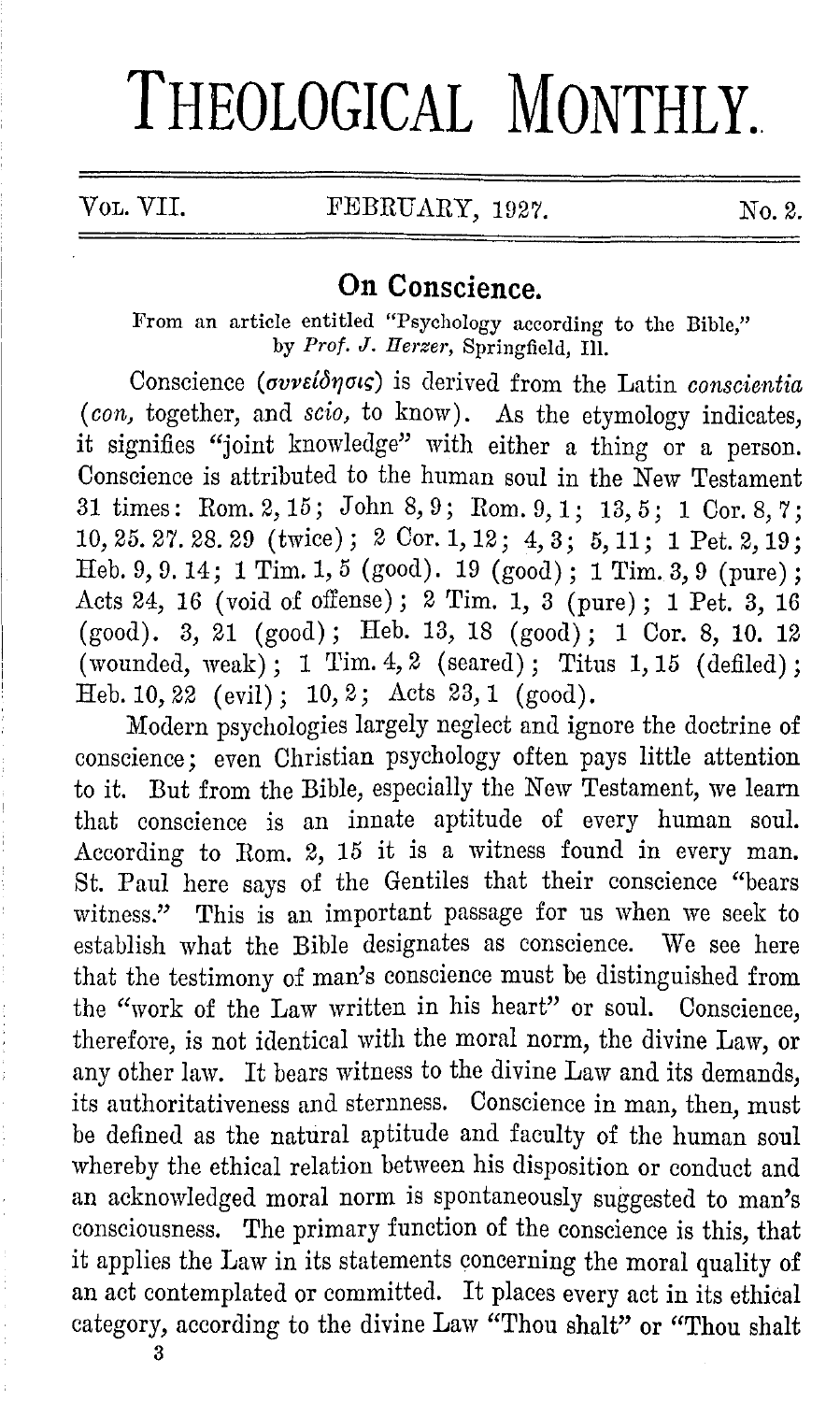## **THE THEOLOGICAL OBSERVER.**

The Youth of the Church. - In the last of a series of articles on "The Youth of the Church," Lewis Gaston Leary suggests that the best way of keeping young people with the Church is to keep them occupied with doing something for the Church. Yet the emphasis must not be misplaced, and the value of the deed must be stressed rather than the effect on the doer. The writer says: "The ultimate solution of the problems of young people - and of all other people - is, of course, to be found through expressional activities which direct otherwise unused or misused energies into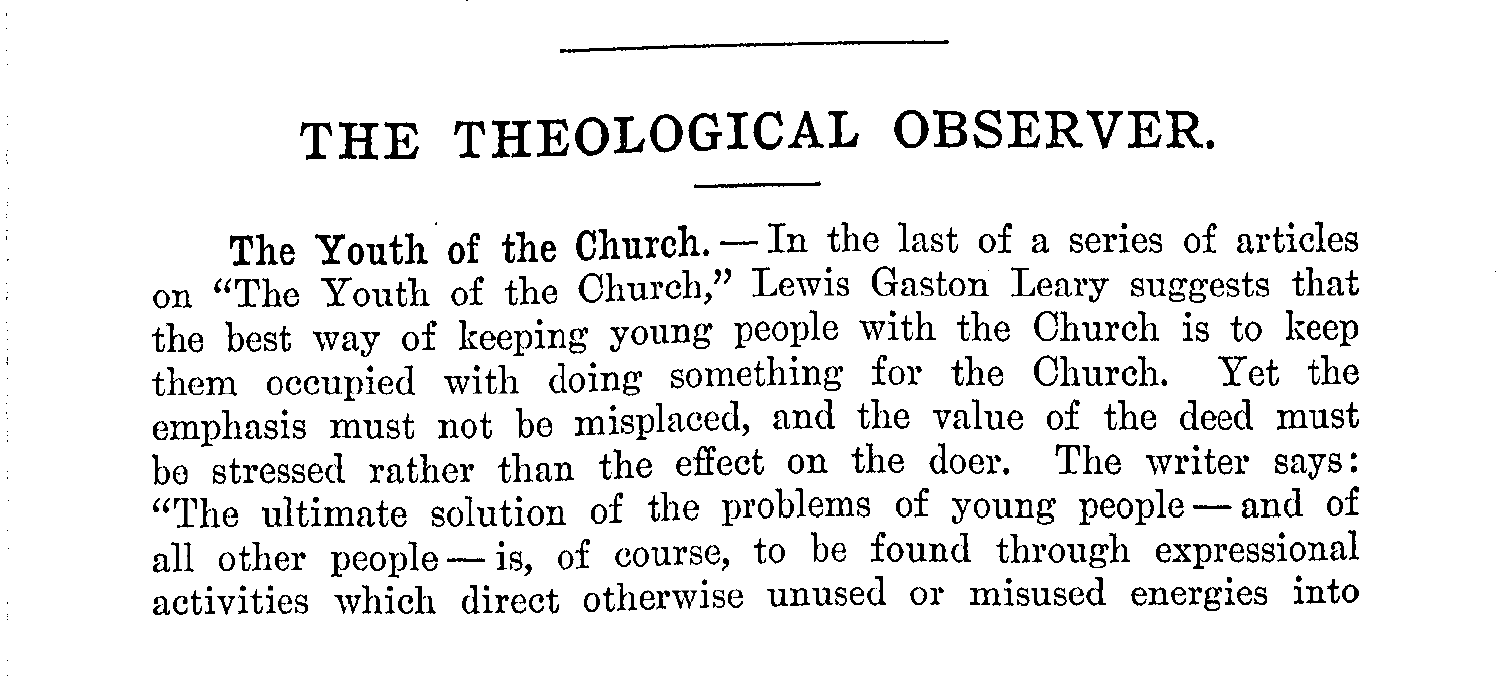wholesome channels. The young people themselves complain that they are not permitted to do enough for the Church. Yet the most complete program of young people's activities may prove ineffective because of a misplaced emphasis. I£ the effect on the doer is stressed above the value of the deed, with the thought that something must be found for young people to do in order to hold them to the Church while they are still in the process of becoming men and women, their activities are ant to deteriorate into a kind of religious gymnastics.  $\ldots$  The boys and girls become tired of being tied to the Church by exercises which are preparatory to the really worth-while duties of the years to come, and the Church itself suffers in efficiency through its failure to appreciate what a vast, unused reservoir of power for the kingdom of God there is in its young people *just as they are now."* The writer then relates from his own experience how he himself engaged the services of his young people for profitable assistance and concludes: "The tasks they perform are more than religious setting-up exercises. They are *services for the Church*, which are rendered, and well rendered, by members of the congregation who happen to be younger than some other members of the congregation." Worthyounger than some other members of the congregation." while service for the Church is rendered by our Walther League; and that the majority of our young people are eager to render to Christ and the Church very valuable service is the common experience of those who have observed their work. It is a wise pastor who enlists the services of his voung neonle. MUELLER. who enlists the services of his young people.

Theological Position of Princeton Seminary. - Our readers probably are aware that Princeton Theological Seminary (Presbyterian) is at present under fire on account of its opposition to Higher Criticism and Modernism. The following item from the *Presbyterian*  dwells on the Calvinism taught in Princeton:  $-$ 

"The following brief statement by Dr. Caspar Wistar Hodge, Professor of Systematic Theology, was made to the General Assembly's Committee and released for publication by permission of Dr. Thompson. It is acceptable, we understand, to all the members of the Princeton  $\text{faculty}:$   $-$ 

" 'It has sometimes been mistakenly supposed that there is a "Princeton theology." Drs. Archibald Alexander and Charles Hodge always repudiated this idea. Princeton Seminary has always taught and upheld, and still does, the theology of the Westminster Confession; the majesty and sovereignty of Almighty God, the total inability of fallen man to save himself, and that the whole of salvation is to be ascribed to the power and grace of God. This is simply the pure and consistent form of evangelicalism, which says with Paul: "By grace are ye saved, through faith, and that not of yourselves; it is the gift of God."

"'This generic Calvinism has been taught in Princeton Seminary under the specific form of the Covenant Theology, so richly developed in the Westminster Confession and grounded in the Scriptural statement: "I will be your God, and ye shall be My people."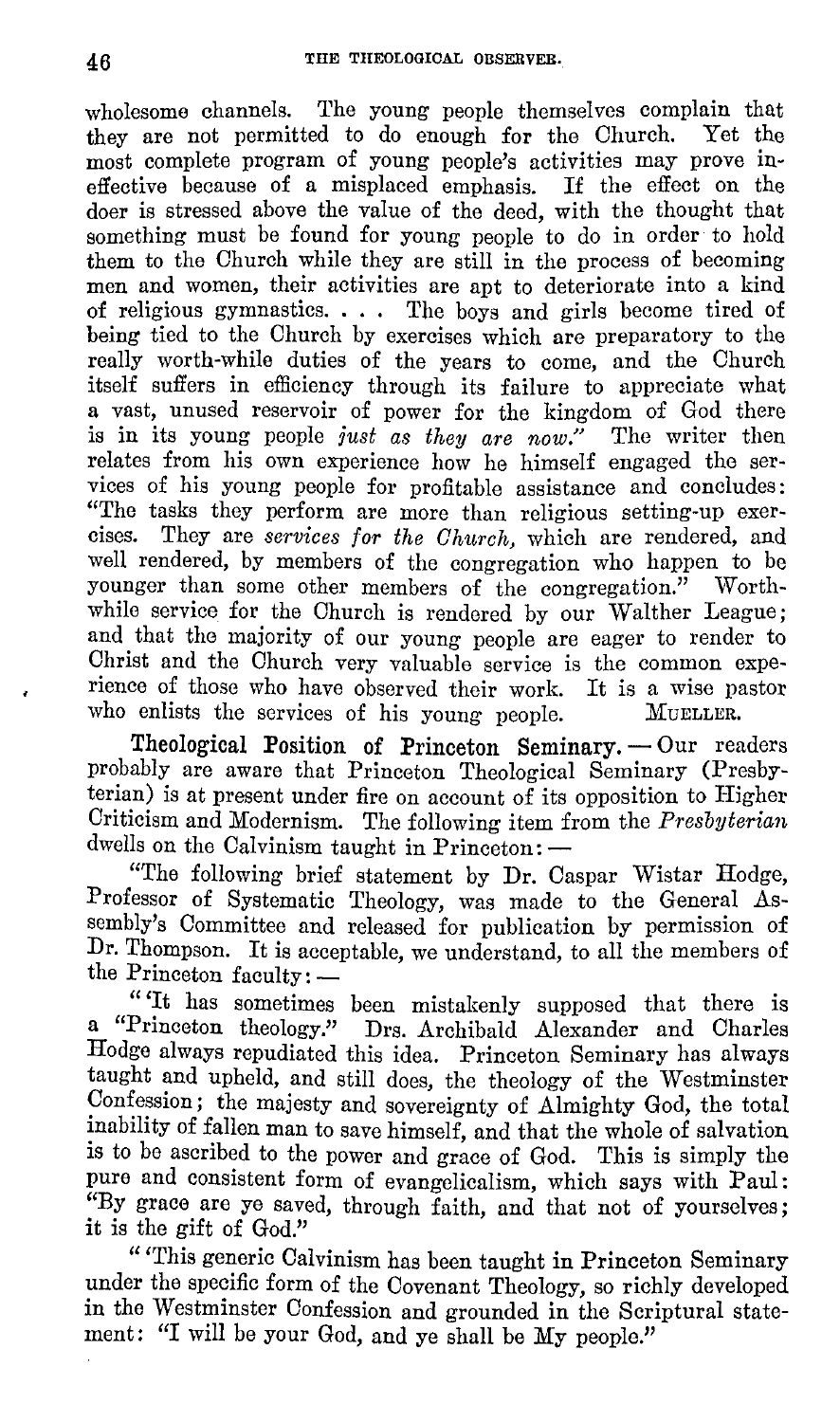" 'The newer modifications of Calvinism have passed away, and this pure and consistent form of Christian supernaturalism and evangelicalism alone stands as an impregnable barrier against the flood of naturalism, which threatens to overwhelm all the churches of Christendom. *"Soli Deo gloria!"* may well be called the motto of Princeton Seminary, as it is of all true theology and religion.'"

While we dissent from the specifically Calvinistic tenets of Princeton, we hope that its testimony in behalf of revealed truth will not be in vain.

**The Peasants' War of 1626.** – The *News Bulletin* of the National Lutheran Council contained the following interesting item: "The year just closed was, says *Bilderbote,* the threehundredth anniversary of a period of distress, when the fate of the Lutheran Church in Austria was at stake. There is a hill in Pinstor£, near Gmunden, under which are buried 6,000 peasants, who gave their lives for the Lutheran faith during the Upper Austrian Peasants' War in 1G26. With this struggle the illustrious names of Stephan Fadinger and Christoph Zeller are connected. For a long time," says that publication, "history was inclined to present the war in such a manner as to show that the Austrian peasants who took up arms were wild rebels. However, it has been proved long since that the war was a struggle for liberty of conscience and conviction. It is unquestionably true that it was a time of great suffering for the peasants. The farmer population of upper Austria, largely Evangelical Lutherans, lived under unbearable conditions. Deeply indebted, they were forced to pay excessive taxes and in some places were made serfs. They had originally embraced the Lutheran faith almost *en masse,* being repelled by the immoral lives of their Catholic clergymen. Two crop failures and a severe winter increased the bitter need. When, upon imperial order, the counter-reformation began and Lutheran pastors were expelled, Italian-speaking Catholic priests having been substituted for them, the first uprising of the peasants occurred in January, 1625. at Natternbach, upon the occasion of the installation of such priests. Three months later a similar revolt occurred at Frankenburg, under like conditions, the result of which was a trial before the criminal court in that city, when the governor forced forty-eight peasants to throw dice for their lives. Seventeen who lost the gamble were speared and hanged in a public place. New oppressions followed, and the horrible religious war of 1626 broke loose."

Dr. David James Burrell, Deceased. - The papers reported that on December 5, 1926, Dr. Burrell, pastor of the Marble Collegiate Reformed Church, Fifth Avenue and 29th St., New York, passed out of this life at the age of eighty-three. For many years he was professor in Princeton Theological Seminary. As for his preaching, we are told that he for almost a generation was regarded as the greatest orator in a Manhattan pulpit. A writer in the *Presbyterian* says of his preaching: "He never looked at a note. He had no lectern. He would step quietly out to the edge of his pulpit and deliver his mes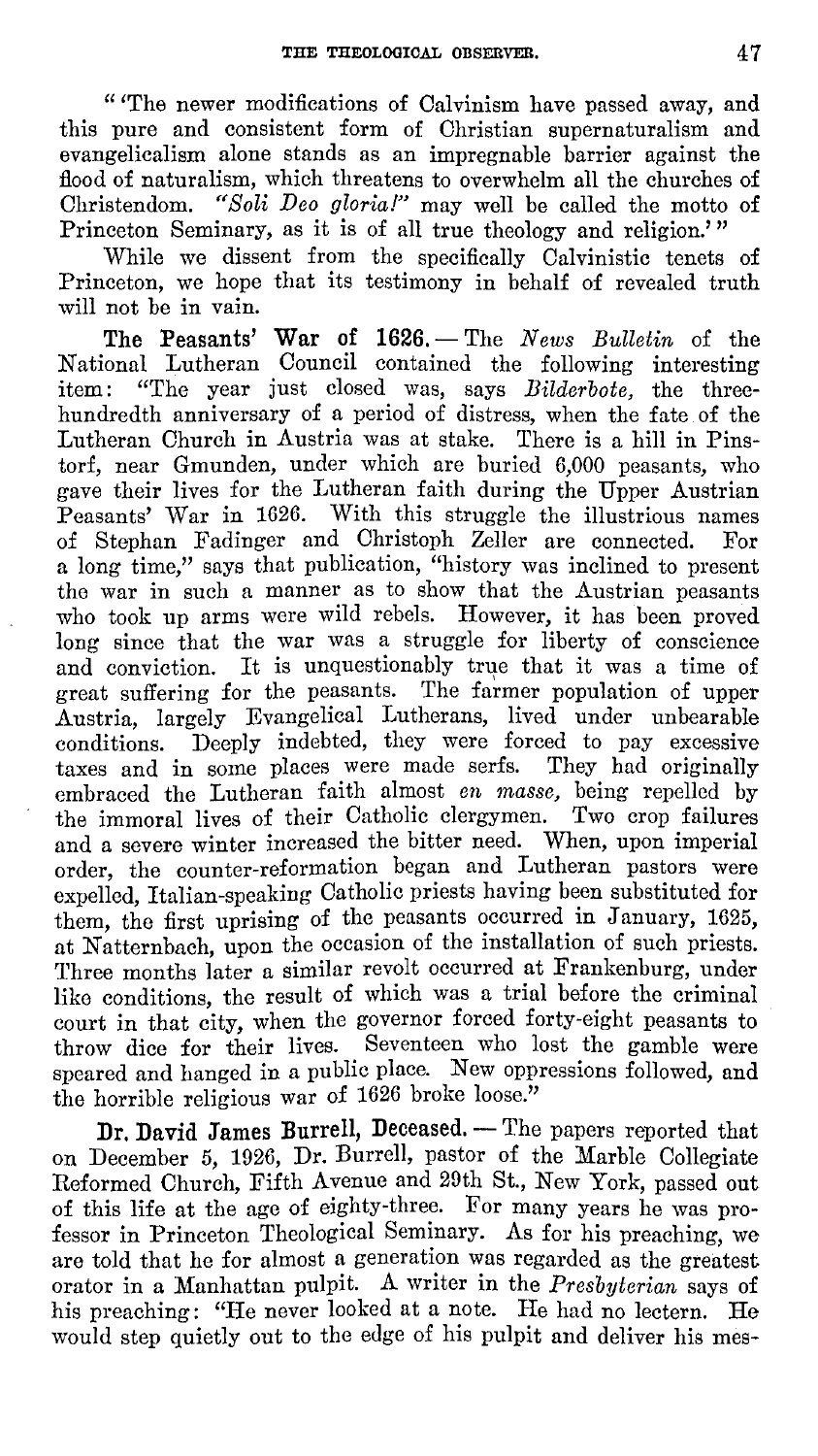$sage - always expanded and always, with all his scholarship, so$ simple that the man of the street and the child in the pew could understand. His sermons all centered about Christ and Him crucified." The same writer says of him: "Dr. Burrell was a Fundamentalist, and although, because of his age, he had not participated generally in the controversies of the last few years, he never deviated by a hair's breadth in showing his colors. He had been for many years an associate editor of the *Presbyterian* and until recent years was **a** regular contributor to its columns. He was the author of forty religious books." We ourselves remember with gratitude some articles which Dr. Burrell wrote in defense of verbal inspiration.

Emigrating Again. - We cull a vivid sketch from one of our  $exchanges: -$ 

"Only their bishop had an overcoat; yet without shivering, in water-front breezes of December, 214 curious-looking people stood three hours one day last week on a Manhattan pier. Then they sailed on the S. S. *Western World* for Paraguay. They were Mennonites, religious farmer-folk, from Canada. There were eighty-one men, a sturdy lot, many prematurely old, all wearing flowing beards, shovel hats, ecclesiastic long coats. Ninety-five women, plump, strong, wore long, full skirts and bright-colored shawls. There were thirty-eight children. All spoke German among themselves. Founded at Zurich, 1523, the Mennonite faith soon afterward received its name from its ablest early exponent, Menno Simons. This young one-time Catholic priest chanced upon some tracts of Martin Luther and experienced regeneration. But he devised tenets more like those of the Quakers than Luther's. Mennonites discard priesthood, own no authority outside the Bible and 'enlightened conscience,' stress the sanctity of human life (hence• will not fight in any war) and 'a man's word' (hence never swear). Their bland and persistent indifference to civil authority has given them, for four hundred years, a checkered career. But they have always been good farmers, and many governments have made them, at least for a time, special concessions. Holland has always treated them well; there are 60,000 there. The German Mennonites fared less happily; many emigrated in 1786 to Russia, by invitation of Catherine II, who granted military exemption. This grant having been rescinded in 1870, large numbers of the faithful came to the United States (where a Germantown, Pa., colony existed as early as 1683) and spread to Nebraska and the Southwestern States; others went to Manitoba. The United States Mennonites, 91,000 in number, have become prosperous and content; the Canadians have lately had trials. Though the government throughout the late war stood by its promise of non-conscription, loyal Canadians, irritated, demanded state supervision of Mennonite schools, which, granted, led last week's band to leave. They are to report on Paraguay, where they will settle; if all goes well, other Canadian faithful will follow."

Modernism at Union Seminary. - In what subtle manner Union Seminary is promoting distrust of the Bible is apparent from the following questionnaire, which was submitted to young people by one

*I*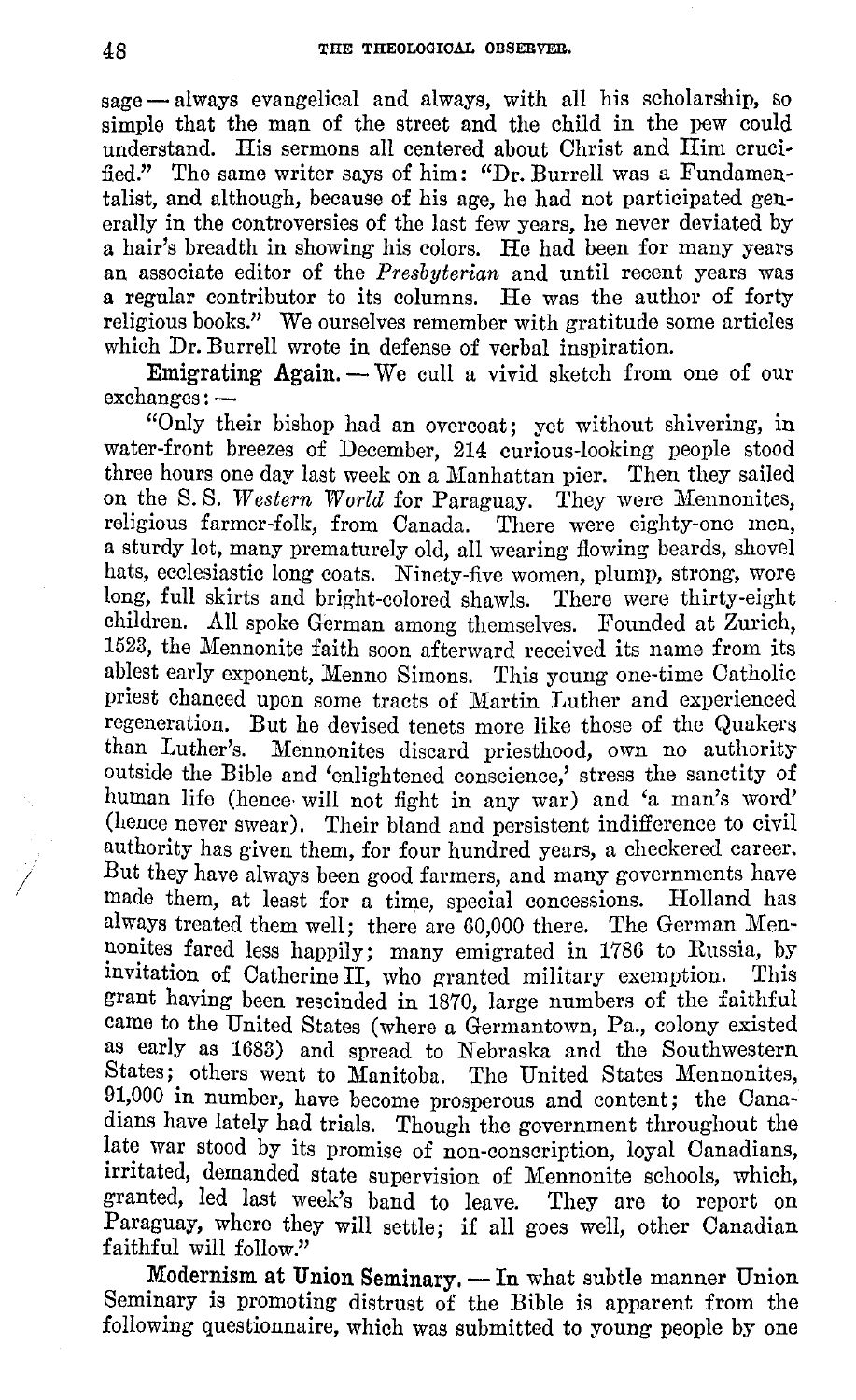0£ the departments 0£ the seminary. The *Presbyterian,* which prints the questions, says that the respective circular contained more ques· tions 0£ like tenor: Question 1, p. 2: "Do you think of God as rather vague, like a spirit or ghost?" Answer: "Yes" or "No." Qu. 2, p. 3: "Do you think of God as truth?" Answer: "Yes" or "No."  $Qu$ , 15, p. 3: "Do you think 0£ God as changing, growing, as people grow, more enlightened and more loving?" Answer: "Yes" or "No." Qu. 20, p. 3: "Do you think of God mainly as a myth in which people used to believe, but which is pretty well outgrown to-day?" Answer: "Yes" or "No." Qu. 3, p. 4: "Is it certain that on the night when Jesus was born angels sang to shepherds and a new star shone?" Answer: "Yes" or "No." Qu. 7, p. 4: "Was Jesus crucified because He expressed opinions on religious and social questions which were regarded by the authorities as radical and dangerous?" Answer: "Yes" or "No." Qu. 1, p. 4: "Did Jesus feed five thousand people?" Answer: "Yes" or "No." Qu. 10, p. 5: "Did Jesus refuse to condemn a prostitute?" Answer: "Yes" or "No." Qu. 2, p. 5: "Did Jesus ever break the law of the Sabbath?" Answer: "Yes" or "No." Qu. 15, p. 5: "Did Jesus ever call respected leaders, snakes, and literally damn them to hell?" It is needless to dwell on the pernicious ingenuity displayed here.

The Christmas Atmosphere in Song. - Christmas being over, it is perhaps too late, at least for this season, to sound a warning against such songs and music as lack those qualifications that we justly seek in Christmas-carols and -anthems. In an article on this subject, printed in the *Lutheran Church Herald,* Dr. F. Melius Christiansen, famous composer and choir director, has this to say on "The True Christmas Atmosphere in Song": "There is a car-load 0£ Christmas music written for choir and organ, and especially Christmas cantatas; but if you would examine this carload carefully and select out of it the real Christmas music, you would find room for it on a chair. The least we should require of a Christmas song is that it have not only a poetic text, but that the music itself, without the words, have the Christmas atmosphere in it. This particular atmosphere is not created by commonplace or passionate melodies. The childish simplicity of the folk-song, the innocent joy of children, and the purged and purified human feeling must be in it." This warning deserves being heeded. The festival of Christ's nativity is too sacred, the message too solemn, to be desecrated by trashy songs and music that quite frequently are a downright insult to ears and hearts accustomed to the sacred melodies which form so important a treasure of the Lutheran Church. Only the best music is good enough for the sweetest of the church festivals. MUELLER.

The Bible as Literature. – One of the reasons why the advocates 0£ the movement to have the Bible read in the public schools urge the adoption of their proposal is because it contains some of the choicest gems 0£ literature, with which everybody ought to be acquainted. The *Sunday-school Times* very pertinently remarks on this as follows: "Merely as literature the Bible surpasses all other books. Why

4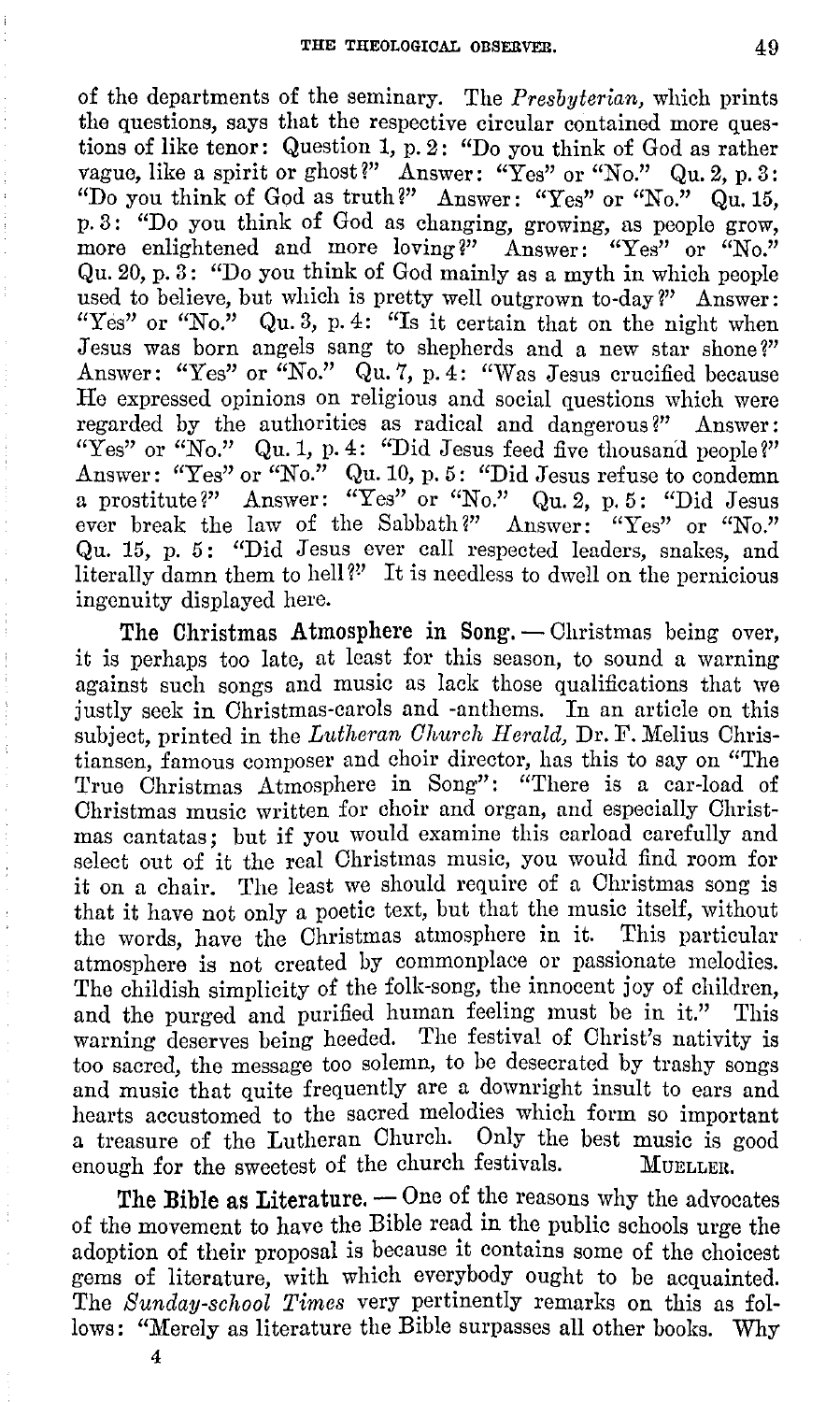should it not be so? Is it not reasonable to suppose that the Creator<br>of language can use it better than His creatures can? But to spend of language can use it better than His creatures can? time on the study of the Bible as literature - a popular pursuit among some - is like a hospital full of sick people studying the beautiful language in which their physicians' directions for their recovery might be written. Sick people ought to be primarily interested in prescriptions, not as literature, but as the way of getting well. That is the only reason why God has given us the Bible. Back in Ezekiel's time it was popular to eulogize God's Word as faultless literature and then to do nothing about it. God said to the prophet concerning sinning Israel, to whom he [the prophet] had been sent to show the way of escape from God's punishment: 'Lo, thou art unto them as a very lovely voice of one that hath a pleasant voice and can plat well on an instrument; for they hear thy words, but they do thew not." Ezek. 33, 32. Many are saying that of the Bible to-day: it contains very lovely songs, its words are like matchless music, it is a delight to read them, *'but they do them not.'* Only as we humbly receive the Word of God, not as literature, but as life, can we see its beauties and wonders; for the Holy Spirit reveals them to one who says: 'I have esteemed the words of His mouth more than my necessary food.'" The real reason why the Bible should be read by all men is clearly stated in John 20, 31, where we are told: "These are written that ye might believe that Jesus is the Christ, the Son of God, and that, believing, ye might have life through His name.'' This paramount purpose of the Bible is, alas! too often forgotten even by such as claim to be friends of the Word of God. MUELLER.

General Wallace and "Ben Hur." - "The actual *furore* in many cities over the present production of *Ben Hur* on the screen," writes the *Presbyterian* (December 2, 1926), "recalls a remarkable conversion and intellectual transition. General Lew Wallace had decided that he would devote his rare literary gifts to the presentation of an argument that would silence the voice of orthodoxy and place in beautiful literary form the 'noble son of the carpenter.' With this ambition before him, he felt himself under obligation to inquire at every judgment-scat where any definite estimate of Jesus could be secured, and among other authorities he felt it wise to read what the New Testament has to say upon the origin and rank of this very interesting person. With this honest hope in his brain he set forth on what proved a spiritual pilgrimage as definite and distant as the Journey of the Wise Men seeking the new-born King. He found, as they did, many disappointments. They were looking for regal robes; he was expecting only the carpenter's coat. Those four gospels grew more and more disturbing, for they proved to be a startling composite in which the divine lineaments were as visible as the human likeness. Finally the crisis came, and General Lew Wallace found it necessary either to reject them all as myth or welcome them all as history. The history soon stood before the record of Him as 'God manifest in the flesh,' and thus the masterpiece known as *Ben Hur* came to be." MUELLER.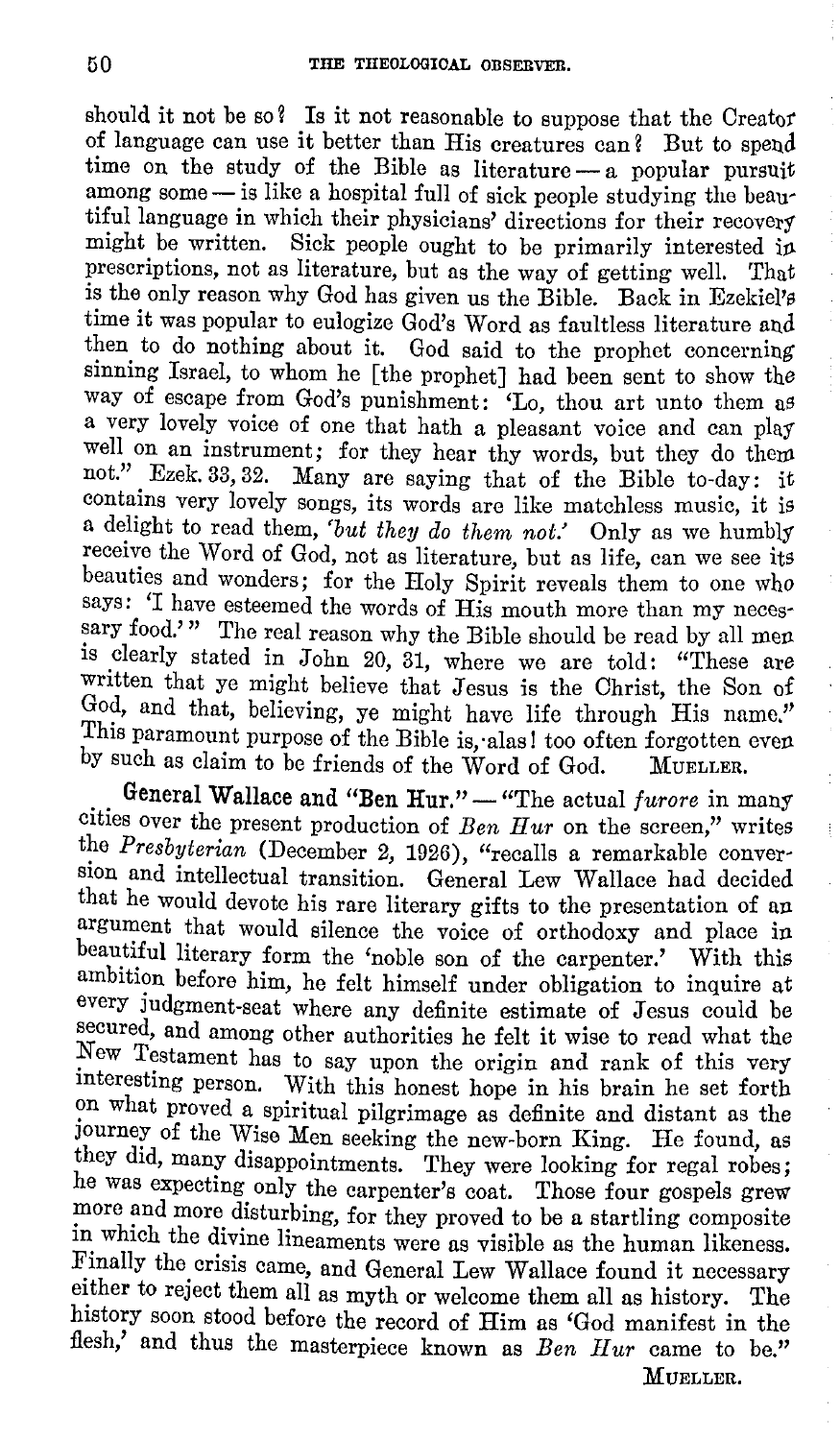**Sin.** -Tho *Watchman-Examiner* (December 9, 1926) justly condemns Professor James's definition of sin as the "sense that there is something wrong about us as we naturally stand," and of faith as "a sense that we are saved from wrongness by making proper connections with the higher powers." It says: "This is all right for a philosopher's definition, so far as it goes, but it does not go far enough. It is just philosophic enough to be miserably hazy and hauntingly vague. Certainly there is in man a feeling that 'something within himself is amiss.' But that something amiss is sin. Why not say so? Perhaps our greatest sin is our indifference to sin. We are conscious of it, but we superficialize or sentimentalize our feelings in the matter. We do not resolutely face the great questions of sin and its fierceness, of guilt and its consequences, of grace and its riches of saving strength in Jesus Christ. We minimize, moderate, cheapen, excuse, evade - anything to avoid the stern and terrible judgment of conscience. Society sets the thought of sin aside sneeringly and follows the easy path of dalliance, to its gaieties, debaucheries, and intrigues. Business ignores the polluting vileness of sin; so we hear of crookedness, fraud and profiteering. Politics laughs at sin; so greed and corruption fill the pockets of demagogs and tricksters. Journalism records the sins of the community, but often with a levity that is scandalous; a tragic murder trial is its great chance to serve up all sorts of crude sensationalism, spread in poisonous putridity over pages of print. A vast and growing evil is this whole shallow and cowardly attitude toward sin. We can escape the penalty of sin only by believing on Christ. We who have looked to Him must point others to Him. The old-time picture of the Israelites and the fiery serpent still holds within itself the treasure of eternal truth. The way of salvation is through Christ alone; by His Cross sin is pardoned and redemption won." It is not often that we find  $\sin$  denounced as it is done here even in the religious press; nor do we often find the way to salvation pointed out so clearly as it is done in these lines. The Law and the Gospel, though in themselves antipodes, go together; only where the one is preached in all its severity, can the other be proclaimed in its ineffable sweetness. There is so little true Gospelpreaching to-day because there is so little true Law-preaching.

MUELLER.

**A Timely Admonition.** - A writer in the *Presbyterian* voices sentiments which our Lutheran clergy, too, should ponder: "How much of a minister's time and strength should be given to community interests?' That is rather a touchy question, but people are asking it nevertheless. How much of a minister's time belongs to the church and how much to other interests? A church-member recently said: 'I guess our pastor has no time to visit the sick or aged or to pay much attention to our children, for he is so busy making speeches at clubs, attending luncheons, responding to this call and that of the outside world, and helping to direct community affairs.' The daily papers, the church bulletins, force the conclusion that many preachers have made large reservations on their time and strength that properly are not included in their bill of sale to their churches, their call to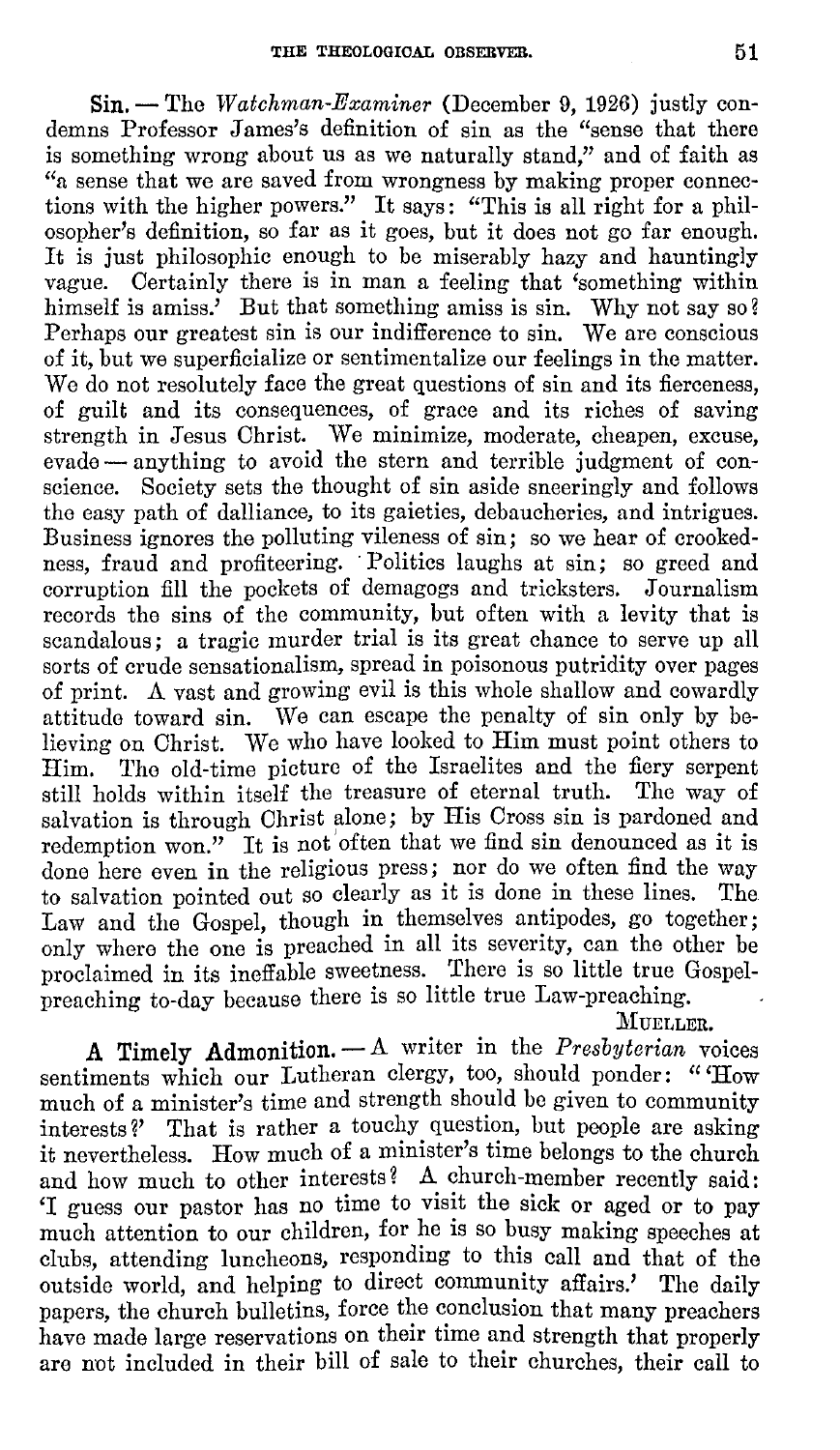the ministry of the Word, the care of souls. In time - and it usually does not take very long — that sort of thing begins to show itself in the parish  $-$  in congregations growing less, in the feeling among the people that the pastor is not much interested in them personally, and that he does not know their problems and their difficulties. Does not a minister's whole time belong to his church, just as is true in business and other professional life?"

The Reed-Curtis Bill Condemned. - The following arraignment of the Reed-Curtis Bill on the part of the *Lutheran Church Herald*  will be read with interest: --

" The public schools bulwark America's institutions. In Congress, however, session after session, the Reed-Curtis and other bills to accelerate their progress by creating a Department of Education are blocked. Even Persia has a Minister of Public Instruction. This blocking is by a group whose dual citizenship is as dangerous as was that to the German throne in the war. The Reed-Curtis Bill's fate depends upon public opinion. I£ its passage can be delayed for a few more years, the final decision may be controlled, not by Americans, but by Italy's ruling political party. **Our** Rome advices declare they boast that, through amendments, the Johnson Immigration Restriction Act will, by 1930, be shot full of holes. Then Italy's tremendous excess of births over deaths will deluge us again. Thus a mass of new voters, knowing little about free speech, free press, the public school system, and bound, under dual citizenship, to an overseas throne, will be voted in hordes by their overlords. These will add decisive strength to that group which has fought every bill, from the Sumner measure of Civil War days through the Smith-Towner Act to the present Reed-Curtis Bill. Such legislation will then be forever impossible.'

"The nasty spirit shown in the above excerpt from a propaganda sheet signed *The Public School Defenders* is all too patent. With far greater relevancy might they sign themselves 'The Public School Destroyers.' For the purpose of the Reed-Curtis Bill is none other than to take the control of the common school out of the hands of the State and invest a Federal officer with it, a Secretary of Education, so-called, who is to be a member of the President's Cabinet. be sure, he is to be surrounded by a committee of one hundred, one half of whom he will select himself. In order that a State may receive dollar for dollar from the Federal treasury, it must agree to the school policies and theories compellingly foisted upon it by the Secretary in Washington. Home rule has always been the American principle in local school control; the Reed-Curtis Bill, if enacted into law, would take the common schools out of the control of the local school boards and make them puppets of an all-powerful Secretary in Washington. That is the main evidence for its un-American and anti-American character.

"May we also add for the enlightenment of the propagandists referred to above that the Roman Catholic Church is not the only opponent of the idea embodied in the Reed-Curtis Bill? They may not be aware of it, but there is a large and honorable body of true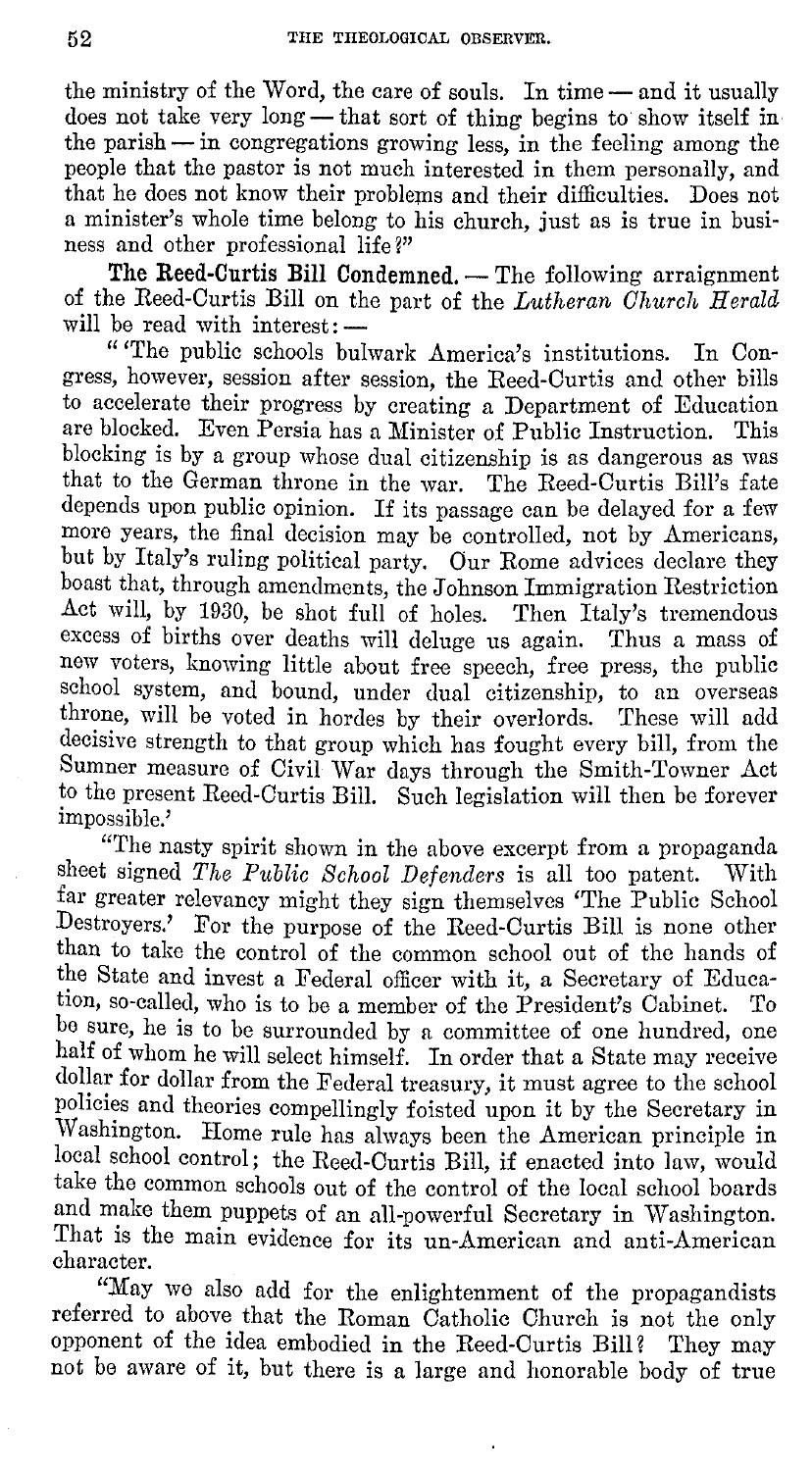American citizens, known as the Lutheran Church in America, which is equally opposed to the enactment of the un-American measure. They hold to the American and traditional principle of state control of the common schools and resent any attempted infringement upon<br>that right. They fully realize the nefarious purposes of its pro-They fully realize the nefarious purposes of its protagonists."

Immutable Social Laws. - The danger in trying to improve mankind by immutable social laws is well pointed out by *America*  (December 18, 1926) which writes: "That child-labor legislation carried to an extreme is ruining our young people and bringing up 'a generation of loafers' was the opinion expressed by Judge Edgar S. Mosher, at a conference in New York of the judges of the county children's courts. Boys are running wild on the streets, looking for something to do in their idle hours, and the girls are about as dissipated. Perhaps many will agree with Judge Mosher, although the conference as a whole dissented. But the incident contains a lesson of wide application. When the judges of but one State, all deeply interested in the welfare of the child, cannot agree as to the age at which boys and girls can be safely permitted to engage in some gainful occupation, is it humanly possible to fix a definite age for a vast country, enforcing an iron rigidity on communities differing as widely as New Hampshire and New Mexico, or Minnesota and Florida? Yet that precise thing the child-labor amendment proposed to do.<br>"Worse, it proposed to fix this standard once for all. Even

"Worse, it proposed to fix this standard once for all. should an overwhelming majority of the people of the United States and of the States desire to modify the standard, their will could be defeated by a minority consisting of the thirteen smallest States in the Union. Such facts as these should open our eyes to the folly of embedding in the Constitution legislation as fixed and immutable as the fabled statutes of the Medes and Persians. They also indicate that legislation is out of place in the Constitution of the United States. That instrument enumerates the broad, general principles which lie at the foundation of government. These principles are fixed, and those which are a statement of the Natural Law are immutably fixed. Upon them certain regulations, which, in substance. are an application of a principle or principles to actual conditions, may be based. As these conditions change, the application may also change, the principles remaining fixed.

"It is now proposed to regulate marriage and its dissolution by an amendment to the Constitution. The peril involved in creating an immutable Federal control is evident. We do not question the good will of any who propose the amendment, but we are sure that they could accomplish their legitimate purposes more effectively by working with the Legislatures of the several States. This plan also avoids any further extension of Federal power. With Federal control of babies, of all children under eighteen years of age, of mothers, marriages, and schools; with the Federal Government instructing us in a fatherly manner how to escape the fangs of the demon rum and, in time, the fumes of that bandersnatch, the cigaret—there would not be much liberty in these States and less good government." MUELLER.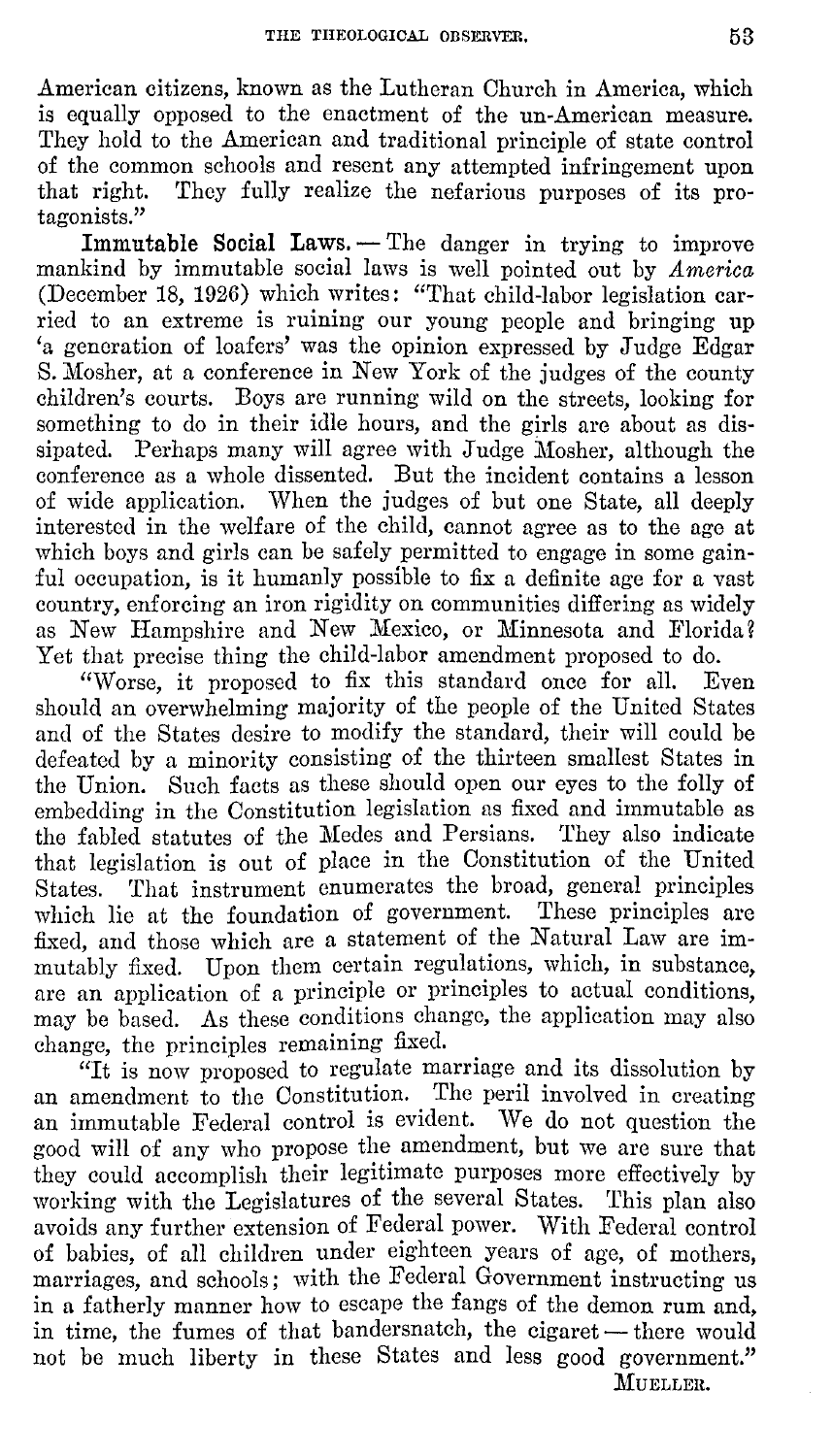Dr. Eliot's Educational Methods. - Some time ago the THEO-LOGIOAL MONTHLY dwelt on the religious views of the late Dr. Eliot. Our readers will not find it uninteresting if we submit to them what *America* (Roman Catholic) has to say on the innovations which Dr. Eliot introduced in the world of education. In speaking of the electivism sponsored by the great college president, it says in part: "No doubt it was a hard and fast system against which he had rebelled. Education is, first of all, a vital process; when it sets in rigid forms, it is dead. And it was tending to become a formal thing before Dr. Eliot began to turn Harvard upside down. There is not only place, but need, for a wise electivism in the college and, 0£ course, in the university. . . . If Dr. Eliot had been content to break the forms into which the college courses had been molded, a desirable good would have been attained, but with that he was not content. *'No* human wisdom,' he wrote, 'is equal to contriving a prescribed course of study equally good for even two children of the same family between the ages of eight and eighteen.' ... There is no mincing of language here. Electivism was to be carried over from the university to the secondary school, and indeed must be, since prescribed courses were both impossible and absurd. Dr. Eliot's influence at the time was powerful enough to force or win acceptance for this theory. The American secondary school has not yet recovered from the damage then inflicted. . . . Even twenty-five years ago Father Brosnahan could quote the adverse verdicts of such leaders as Hadley of Yale, Low of Columbia, and Harper of Chicago. . . . We have given electivism a fair trial, and the result, as Dr. Bagley of Columbia said openly some months ago, is that our education 'is soft and needs some tincture of iron. In the one-room schools of rural France I saw better examples of school performances than I ever saw in the most expensive and most supervised of American public schools. We are not getting the solid performance that is given in the schools of Europe.' Nor shall we as long as we allow boys and girls to elect what they will, and will not, study." It seems to us that the writer in *America* here is not far from the truth.

Dr. Straton and the Preaching of Women. - From the *Lutherischer Herold* we cull the following: Dr. Straton, the militant Baptist preacher of our city [New York] who recently was even styled tho 'Fundamentalist Pope,' some time ago inducted a young girl of fourteen years as evangelist and preacher in his congregation. As his position is to adhere strictly to every word of the Bible, he has been attacked most vehemently in his own camp on account of the above action, especially since he also announced a series of revival sermons. In defense of his position, Straton has published a pamphlet on the subject: "Does the Scripture Forbid Women to Preach and to Pray in Public?" The girl in question, Uldine Mabel Utley, is termed by him the Jean D'Arc of the modern religious world. A person sees again and again how easily sensationalists are induced, in order to serve a purpose of their own, to twist the words of the Bible, which ordinarily serves as their guide. The admonition of Paul: "Let your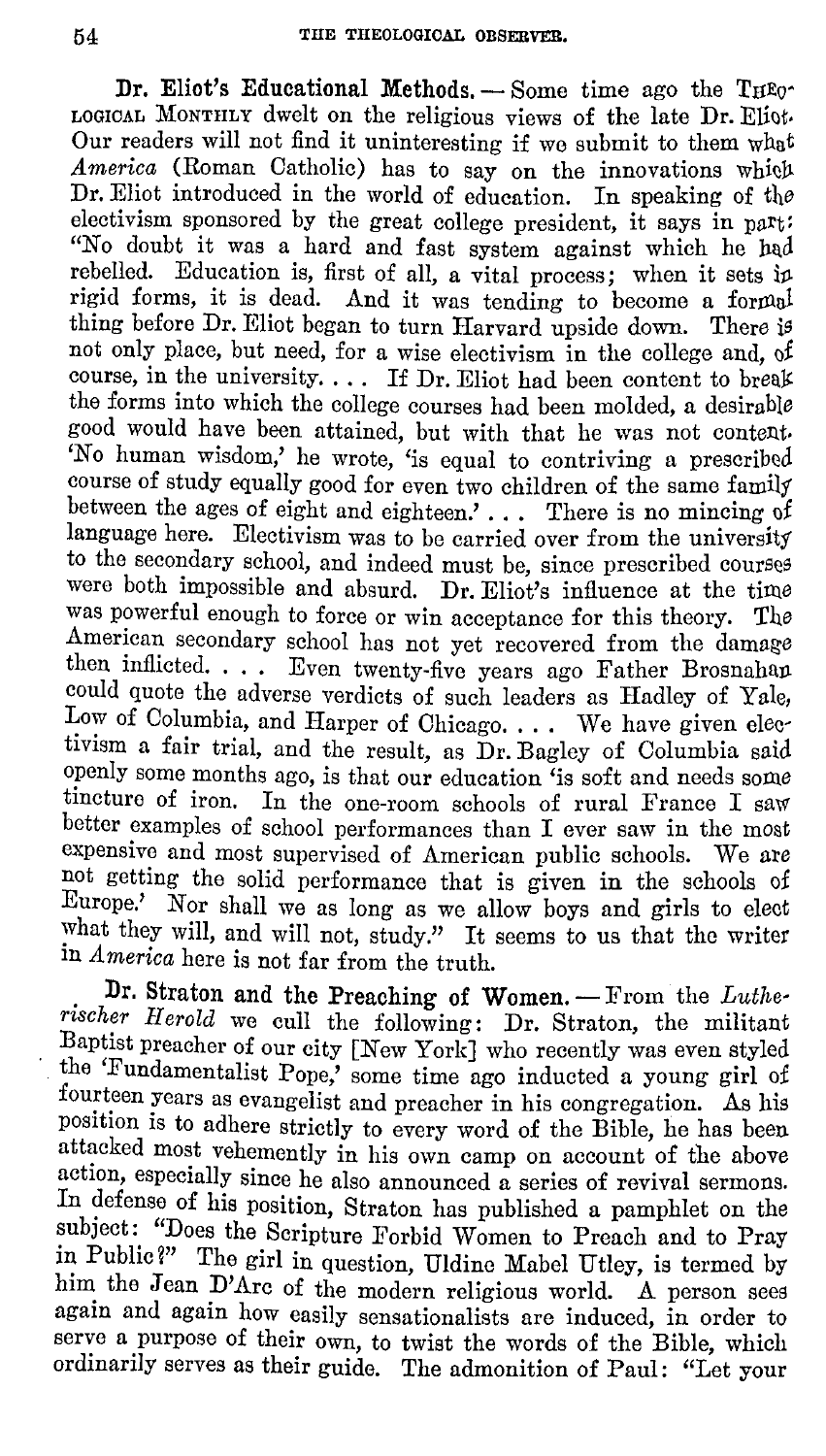women keep silence in the churches," according to Dr. Straton, was meant for Corinth only. Rome is not the only one which clings to the principle that "the end justifies the means."

The Glamor of Heresy.  $-\mathrm{At}$  the fifty-first meeting of the Church Congress in the United States (on Episcopal organization), Frederic C. Morehouse, editor of the *Living Church,* made some very apt remarks on the tendency of heretics to stay in a church whose doctrines they have repudiated. He said (cf. p. 44f. of the report):  $-$ 

"The term heresy is greatly abused. All that glitters is not heresy. In a day in which creeds and religious programs are multiplied by the hundreds, in which any conceivable group of people can develop an orthodoxy all their own, one would think that there was no longer a place for the heretic. One would suppose that the most unreasonable of heretics could always find some group in which the heresy that he brought with him was their orthodoxy. It would seem that the problem of heresy would have solved itself by the simple expedient of every heretic's going where his heresy was the recognized orthodoxy of another group or Church. But this is to forget the psychology of the heretic. How would their place on the front page be filled, or who would provide the adulations, if Holy Rollers stayed where holy rolling is the orthodox procedure? Who would 'say it with flowers' if one conducted himself in so obvious and sensible a manner? So Baptists must insist on preaching in Presbyterian pulpits until they arrive at a pleasant air of martyrdom and are politely asked to conform or withdraw, and bishops who believe in casting gods out of the sky must sport their episcopal vestments in community churches, so as to obtain their coveted place in a noble army of martyrs who enjoy the torture of finding their sermons printed in full in the New York daily papers.

"Frankly, there seems to this present writer no conceivable necessity for heretics to cling to any company of Christian people who believe that one Church is of equal authority with all others. On their own principles they are at perfect liberty to establish a new Church of their own, based on any heresy that may seem to them useful, without a ripple of comment, much less of persecution, from bishops, or presbyteries, or secular, or religious papers, or any one else; but they will then be under the necessity of paying for their publicity at space rates. And what heretic wants to do that?"

Back to Heathenism. - News from India is to the effect that the nation is in a state of ferment and that a strong movement in the direction of Christianity has set in. It seems that a crisis is on. That Satan, if he is retreating at all, is not abandoning the old strongholds without fierce resistance is evident from a news item which appeared in the *Chicago Tribune* and which speaks of determined efforts to make the tide flow the other way. Let all who entertain the comfortable thought that the power of heathenism in India is broken take warning. The dispatch reads: "About 10,000 Christians were restored to the Hindu faith here yesterday at a huge mass ceremony. Several Swamis of the Hindu mission came for the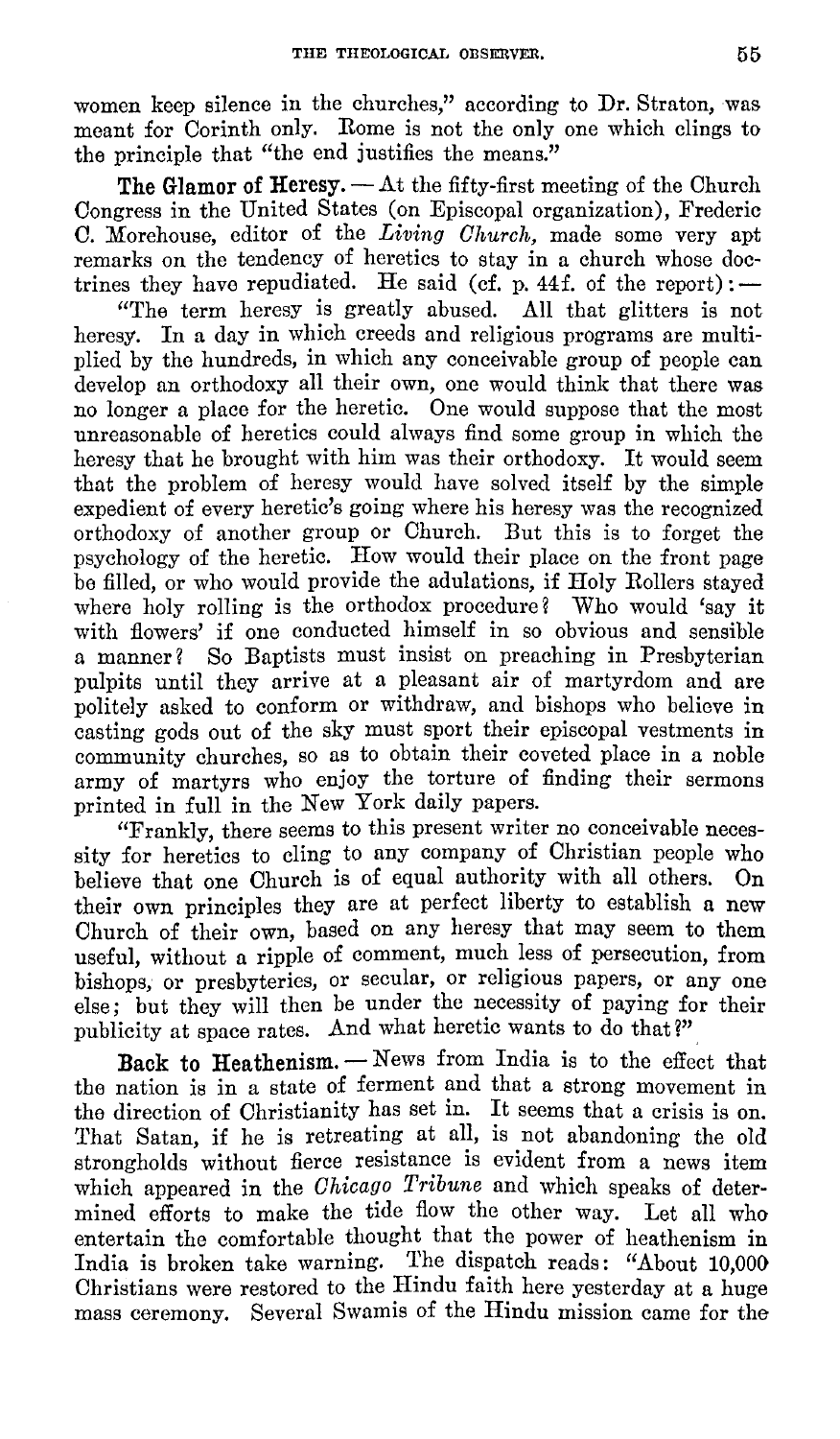purpose, while local preachers and officials worked day and night £or two nights to assure the success of the ceremonies. Miss Forrester, an Englishwoman, secretary to Mahatma Ghandi, as well as the super· intendent of police and his wife, witnessed the function. The movement to win back Hindus who have turned Christian is gaining ground. The Hindu Sabha organization to combat Christianity's The Hindu Sabha organization to combat Christianity's spread started some years ago to bring back Hindus. In the Moplah riots in 1920 thousands of Hindus were forced to embrace Mohammedanism." In these critical days let India have a prominent place in our prayers.

Antiquity of Phenician Alphabet. - The *Sunday-school Times* takes over some interesting information from the *Zeitschrift fuer alt· testamentliche Wissenschaft* on the subject mentioned. It says: -

"The French discoveries at the Phenician city of Gebal, in classical works called Bybdos, seem to grow **in** importance as they are studied more carefully. While the most important discovery there is the Phenician inscription of the thirteenth century **B.** 0. in almost identically the same script as the Moabite stone of King Mesha, thus carrying the Phenician alphabet back to that early date, yet other material finds are hardly less valuable. **A.** seal of the first Egyptian dynasty, a bowl of the fifth dynasty, and vessels inscribed with the names of Pepy I and II of the sixth dynasty link up the Phenician history with that of Egypt almost from its earliest beginnings. Even then the Phenicians were the seagoing folk they seem to have been ever afterward. Little by little the great advancement of civilization in the earliest ages to which we reach in that Oriental world becomes more and more apparent."

This is a further refutation of the view advanced by unbelieving critics in the last century that at the time of Moses writing was unknown and that hence the Mosaic authorship of the Pentateuch was out of the question.

Evolution on the Retreat. - The following Associated Press dispatch from Princeton can hardly have failed to cause consternation in quarters where the evolution theory has been taken seriously. As for ourselves, we admit that we are amused. Dated December 13, 1926, the item reads (we present the version of the *Globe-Democrat):* 

"The progressive evolution of man has ceased, and whatever change is taking place at the present time is retrogressive, Edwin Grant Conklin, head of the Princeton Department of Biology, declares to-day. Professor Conklin, the author of many works on evolution, said it was the opinion of many careful students of the subject that no modern race is the intellectual equal of the ancient Greek. 'Evolution, either temporarily or permanently, has halted,' he said. 'Since the beginning of recorded history there have been few and wholly minor evolutionary changes in the body of man; but what changes have taken place have been retrogressive. Chief among these are the decreasing size of the little toe and perhaps a corresponding increase in the size of the great toe, decreasing size and strength of the teeth, and probably a general lowering of the perfection of sense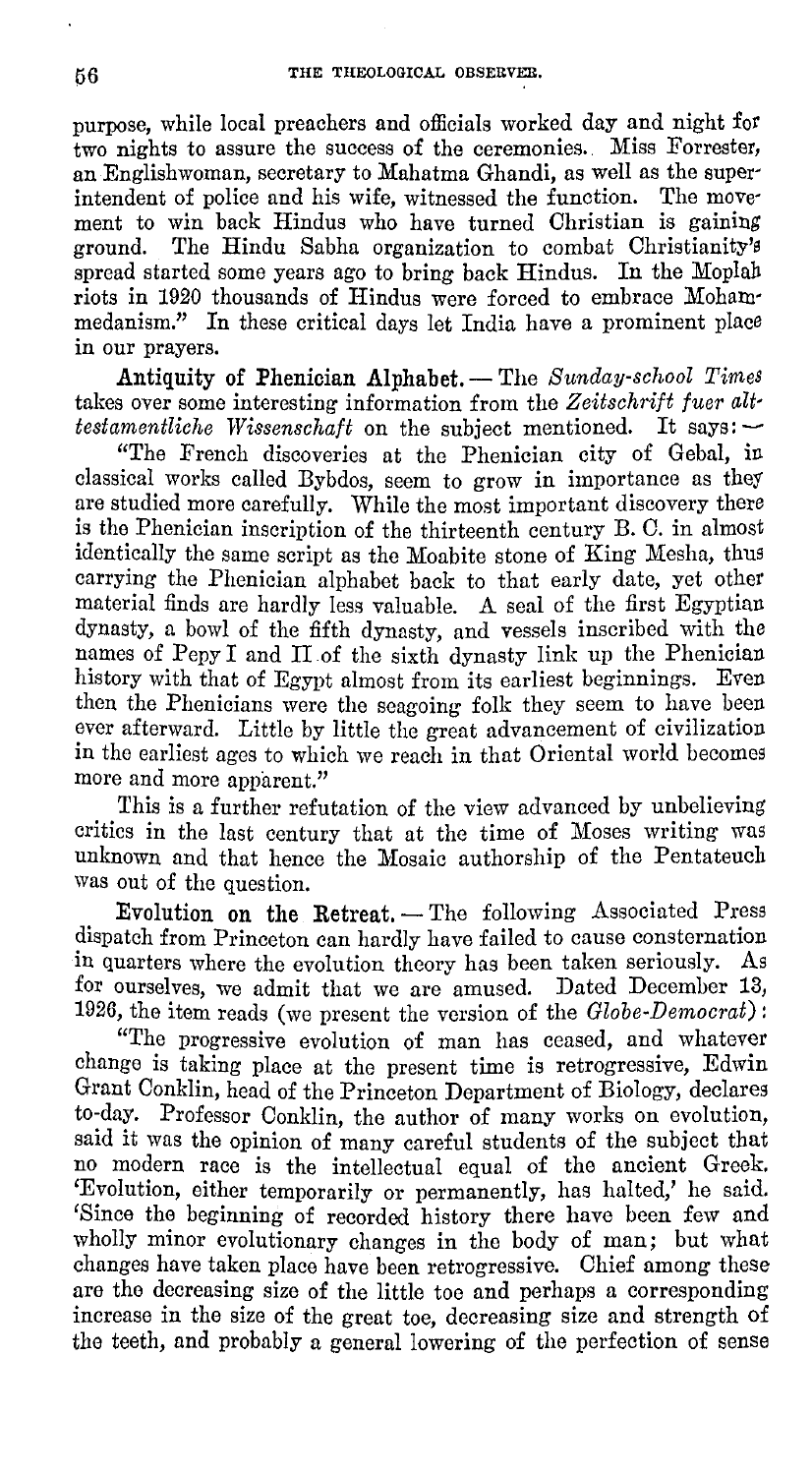organs. These changes are mainly degenerative ones, due to the less rigid elimination of physical imperfections under conditions of civilization than in a state of barbarism or savagery. There has been no notable progress in the inte11ectual capacity of man in the past two or three thousand years, and even in the most distant future there may never appear greater geniuses than Socrates, Plato, Aristotle, Shakespeare, Newton, and Darwin.'

"Dr. Conklin expressed the belief that by selective mating some important characteristics might be isolated as they appeared and thus preserved. But he stressed his conviction that eugenics would not lead to progressive evolution, with the formation of new characters and the emergence of a new type of man."

This, we hold, is very damaging testimony in the trial in which the evolution theory is the defendant. All those elaborate arguments based on the progress of the human race during the last millenniums have to be scrapped as false, as due to misinterpretation of the facts before us. Is not this an indication that the whole evolution hypothesis rests on flimsy grounds, which to-morrow may be repudiated by the very experts who are looked to as the defenders of the theory?

The "New" Psychology. - "There is nothing so old," writes the *Sunday-school Times* editoria1ly, "that it cannot masquerade successfully as a novelty. Men like to think that they are getting something new; but they never can, except from God. The wisest man in the world spoke truly when he said: 'There is no new thing under the sun.' We must go higher than the sun, to the throne of God, if we would live 'where all things are become new.' 'Modernism' is not<br>modern but as old as Satan's lies in the Garden of Eden. New modern, but as old as Satan's lies in the Garden of Eden. Thought is the same old lie. And now the 'new' psychology runs true to form in its rejection of God and God's truth and in a vain effort to bring forth something new. A writer in a religious paper tells us that we must 'extract from this new teaching all the truth there is in it' and gives a revealing glimpse of the teachings of the latest phase of psychology. 'The new psychology takes its most radical step in its dealing with religion ... and asserts that the beliefs which appear to hold so large a place in religion are a large-scale example of the power of the wish. Religion is not a revelation of God; it is a revelation of man. For in religion man projects against the vast dark screen of the Unknown his own unfulfilled desires. The goodness of God is but the projection of man's unfulfilled ideals. The divine Lover is our compensation for the inadequacies of human affection. The heavens we anticipate are works of fantasy, dream castles, fictitious fulfilment of impulses frustrated by the facts of life. God's gracious regard for us is but a subjective device for the restoration of our own wounded self-regard.' In other words, the heart of the new psychology, like the heart of the natural man, is the rejection of God and God's Word. In the Bible we have the only revealed religion there is: God's disclosure to men of truth that man could never know unless God supernaturally revealed it. The truths thus given to us about